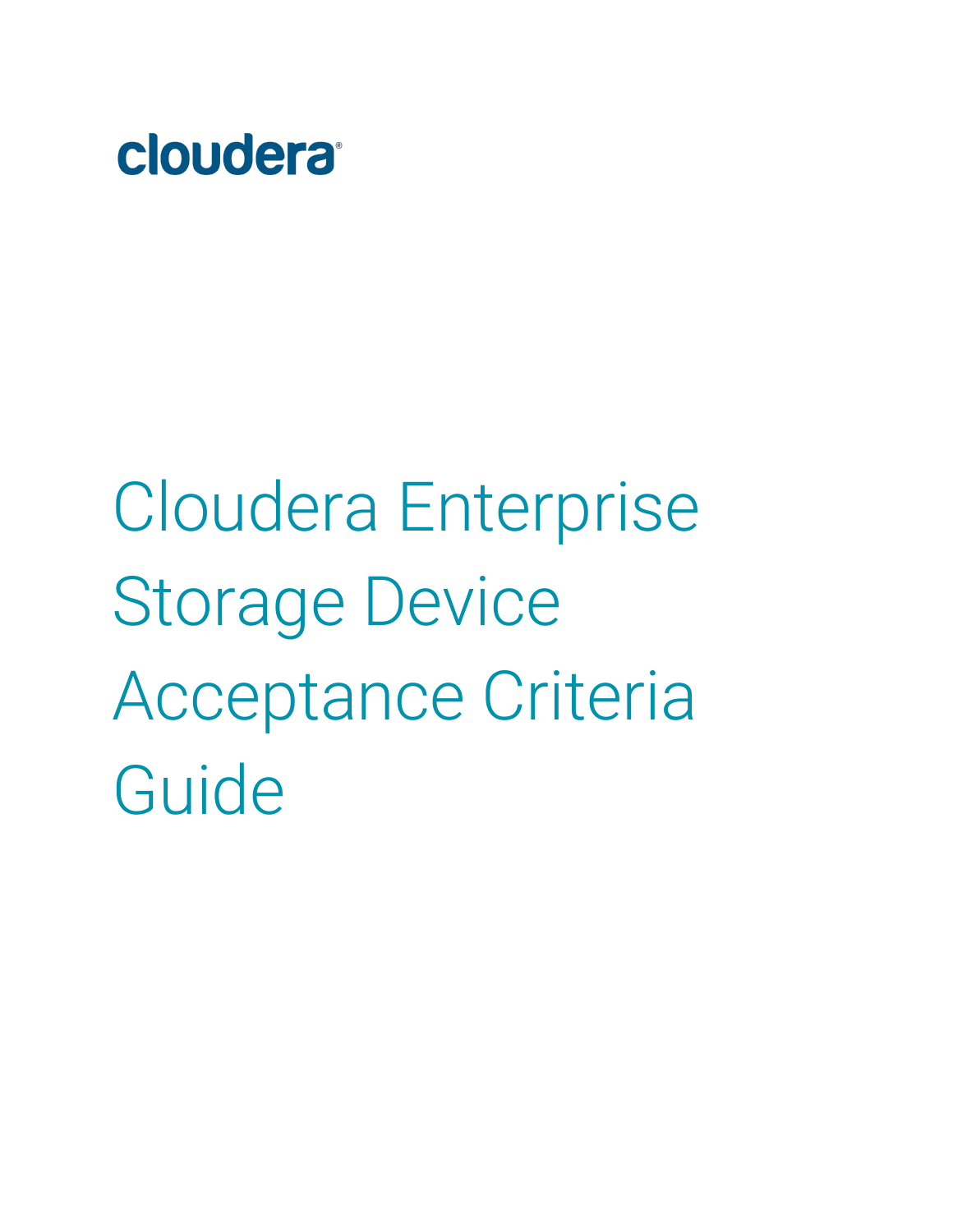## **Important Notice**

© 2010-2018 Cloudera, Inc. All rights reserved.

Cloudera, the Cloudera logo, and any other product or service names or slogans contained in this document, except as otherwise disclaimed, are trademarks of Cloudera and its suppliers or licensors, and may not be copied, imitated or used, in whole or in part, without the prior written permission of Cloudera or the applicable trademark holder.

Hadoop and the Hadoop elephant logo are trademarks of the Apache Software Foundation. All other trademarks, registered trademarks, product names and company names or logos mentioned in this document are the property of their respective owners to any products, services, processes or other information, by trade name, trademark, manufacturer, supplier or otherwise does not constitute or imply endorsement, sponsorship or recommendation thereof by us.

Complying with all applicable copyright laws is the responsibility of the user. Without limiting the rights under copyright, no part of this document may be reproduced, stored in or introduced into a retrieval system, or transmitted in any form or by any means (electronic, mechanical, photocopying, recording, or otherwise), or for any purpose, without the express written permission of Cloudera.

Cloudera may have patents, patent applications, trademarks, copyrights, or other intellectual property rights covering subject matter in this document. Except as expressly provided in any written license agreement from Cloudera, the furnishing of this document does not give you any license to these patents, trademarks copyrights, or other intellectual property.

The information in this document is subject to change without notice. Cloudera shall not be liable for any damages resulting from technical errors or omissions which may be present in this document, or from use of this document.

**Cloudera, Inc.** 395 Page Mill Road Palo Alto, CA 94306 [info@cloudera.com](mailto:info@cloudera.com) US: 1-888-789-1488 Intl: 1-650-362-0488 [www.cloudera.com](http://www.cloudera.com/)

**Release Information** Version: 5.15 Date: 20180611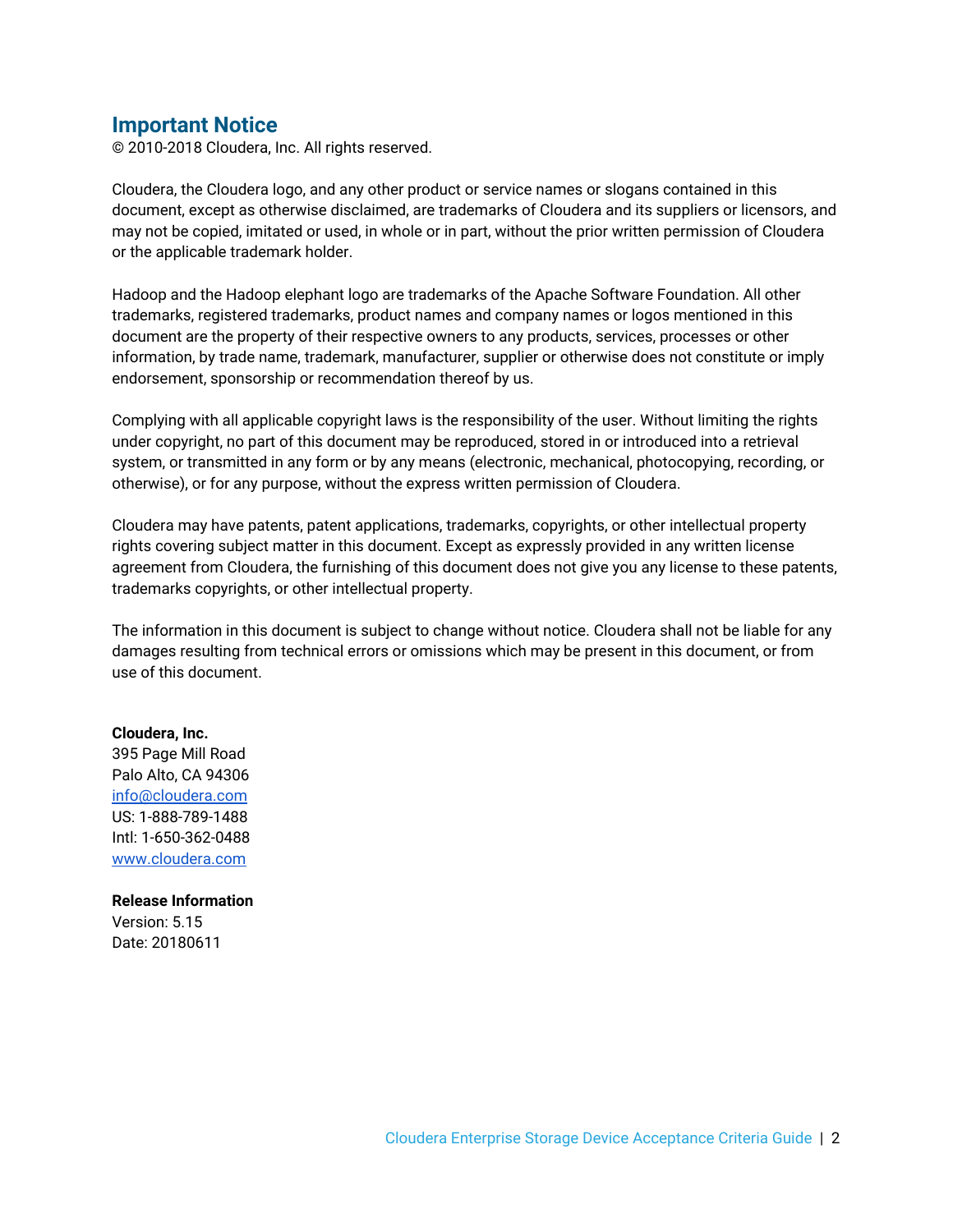# **Table of Contents**

[Abstract](#page-3-0)

**[Background](#page-4-0)** 

[Scope](#page-4-1)

Solution [Architecture](#page-5-0)

Storage Performance [Requirements](#page-6-0) [Worker](#page-6-1) Nodes [Master](#page-6-2) Nodes

Cluster Storage [Validation](#page-7-0) Overview

Cluster Storage [Validation](#page-7-1) Details [Installation](#page-7-2) Cloudera Manager [Monitoring](#page-7-3) Storage Monitor [Dashboard](#page-8-0) Storage [Latency](#page-10-0) Alerts [Microbenchmark](#page-12-0) Tests **[Prerequisites](#page-12-1)** [Downloading](#page-12-2) the Test Scripts Preparing your [configuration](#page-12-3) [Generating](#page-13-0) the test configs Install [prerequisites](#page-13-1) and start FIO daemon on all hosts Running the [workload](#page-14-0) tests Clean up fio test data from [cluster](#page-14-1) [Analyze](#page-14-2) the results [Workload](#page-16-0) Tests **[HBase](#page-16-1)** [Kudu](#page-17-0) Gather [Results](#page-18-0) Storage [Performance](#page-18-1) and Cluster Revalidation

Support [Considerations](#page-19-0)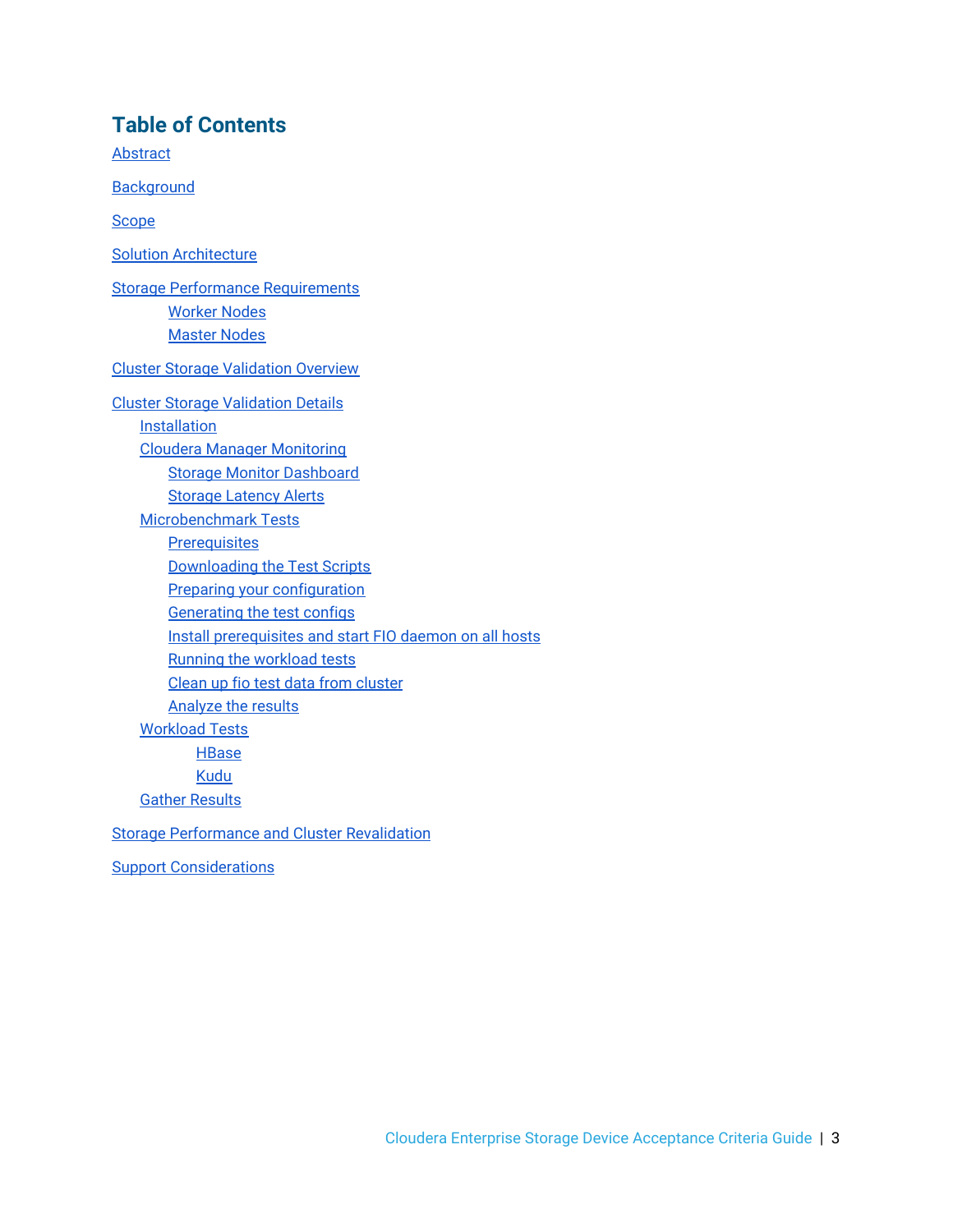# <span id="page-3-0"></span>**Abstract**

An organization's requirements for a big-data solution are simple: acquire and combine any amount or type of data in its original fidelity, in one place, for as long as necessary, and deliver insights to all kinds of users, as quickly as possible.

Cloudera, an enterprise data management company, introduced the concept of the enterprise data hub (EDH): a central system to store and work with all data. The EDH has the flexibility to run a variety of enterprise workloads (for example, batch processing, interactive SQL, enterprise search, and advanced analytics) while meeting enterprise requirements such as integrations to existing systems, robust security, governance, data protection, and management. The EDH is the emerging center of enterprise data management. EDH builds on Cloudera [Enterprise](https://www.cloudera.com/products.html), which consists of the open source Cloudera Distribution including Apache Hadoop (CDH), a suite of management software and enterprise-class support.

Evolving storage solutions and virtualization frameworks have enabled new deployment models that were previously not possible. High-throughput Storage Area Network (SAN) and other shared storage solutions can present remote block devices to virtual machines in a flexible and performant manner that is often indistinguishable from a local disk. An Apache Hadoop workload provides a uniquely challenging IO profile to these storage solutions, and this can have a negative impact on the utility and stability of the Cloudera Enterprise cluster, and to other work that is utilizing the same storage backend.

This guide is intended to provide guidelines for evaluating and testing storage solutions to determine whether they can be used with Cloudera Enterprise. This guide only covers the evaluation of the storage solution, and does not cover general deployment guidance. For architecture and deployment guidance, please refer to the Cloudera Reference [Architecture](http://www.cloudera.com/documentation/other/reference-architecture.html) documents and the latest Cloudera [Enterprise](https://www.cloudera.com/documentation.html) [documentation.](https://www.cloudera.com/documentation.html)

### **Warning:**

Running CDH on storage platforms other than direct-attached physical disks can provide suboptimal performance. Cloudera Enterprise and the majority of the Hadoop platform are optimized to provide high performance by distributing work across a cluster that can utilize data locality and fast local I/O. This guide provides options for running Cloudera Enterprise using non-local storage. This allows customers to leverage private cloud environments for running big data workloads, but this option must be evaluated properly as it includes sacrificing potentially higher performance for the agility that private cloud solutions offer.

Cloudera may refer support cases or inquiries regarding storage performance to the relevant storage solution provider.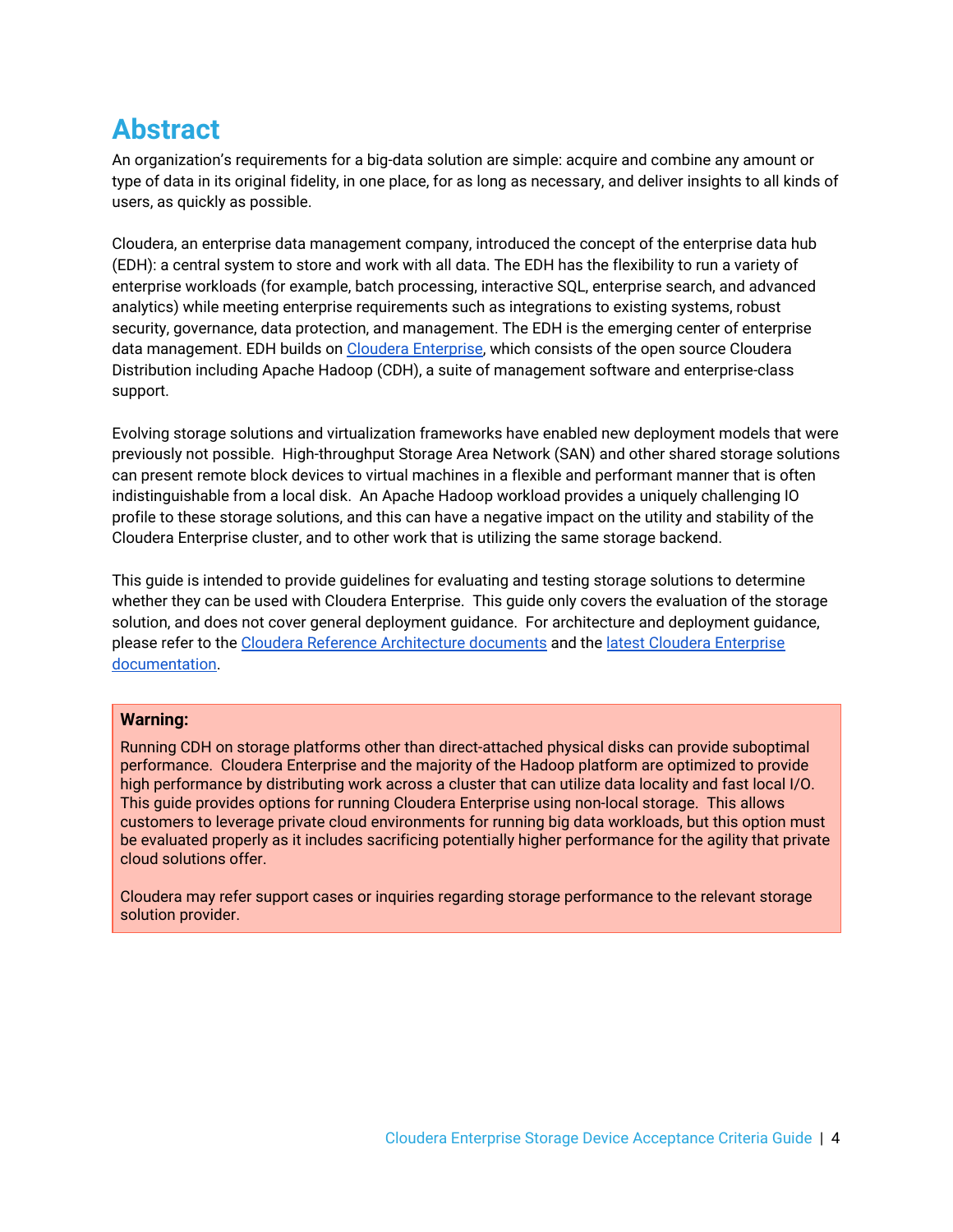# <span id="page-4-0"></span>**Background**

Hadoop has historically been designed to enable big data processing across a large cluster of commodity hardware leveraging hard drives attached at each cluster node. By leveraging the bulk aggregate throughput of a number of drives at every machine, each node in the cluster is able to read and write data to/from storage at a very high rate per node, and with processing moved as close as possible to the persisted data, movement of data across the cluster can be minimized. This is still the most high-performance architecture for Hadoop, but many IT organizations are standardizing on converged architectures that make it difficult or impossible to acquire cluster nodes with dedicated locally attached disks.

As networking technology advances and storage networks are able to provide higher levels of throughput, it can become possible to run big data workloads on a cluster leveraging remote block storage devices. This should still be seen as a tradeoff between the performance of a "bare metal" Hadoop cluster, and the ease of deployment offered by the remote storage offering. The agility and rapid deployment that is possible with virtualized environments and remote block storage can allow you to realize business value from your big data workload, even if the performance efficiency of the system doesn't approach that of physical nodes with direct attached disks.

# <span id="page-4-1"></span>**Scope**

This document covers any storage infrastructure that is able to present storage to the Cloudera Enterprise compute nodes as block devices that can be mounted in a way that is indistinguishable from a physical hard drive or disk that is local to the VM or hypervisor. If the virtualization framework or local machine includes specialized drivers or kernel modules, these must not interfere with the ability of the local operating system to utilize the block device in the same manner as it would use a directly attached disk. The device should be exposed locally as a supported [filesystem](https://www.cloudera.com/documentation/enterprise/release-notes/topics/rn_consolidated_pcm.html#install_cdh_file_system) (ext3, ext4 or XFS). This document does not support remote mounting of devices via NFS or SMB/Samba/cifs.

The block devices will be treated as hard disks and used as storage for all cluster services, including but not limited to HDFS, YARN, HBase, Spark and Hive.

### **Important:**

This document does not cover storage solutions that present data to the Cloudera Enterprise cluster through connectors such as S3 (NativeS3FileSystem), WASB(NativeAzureFileSystem), ADLS (AdlFileSystem), or any other non HDFS derivative of org.apache.hadoop.fs.FileSystem. These alternatives to HDFS are commonly referred to as Object Stores and are outside of the scope of this guide.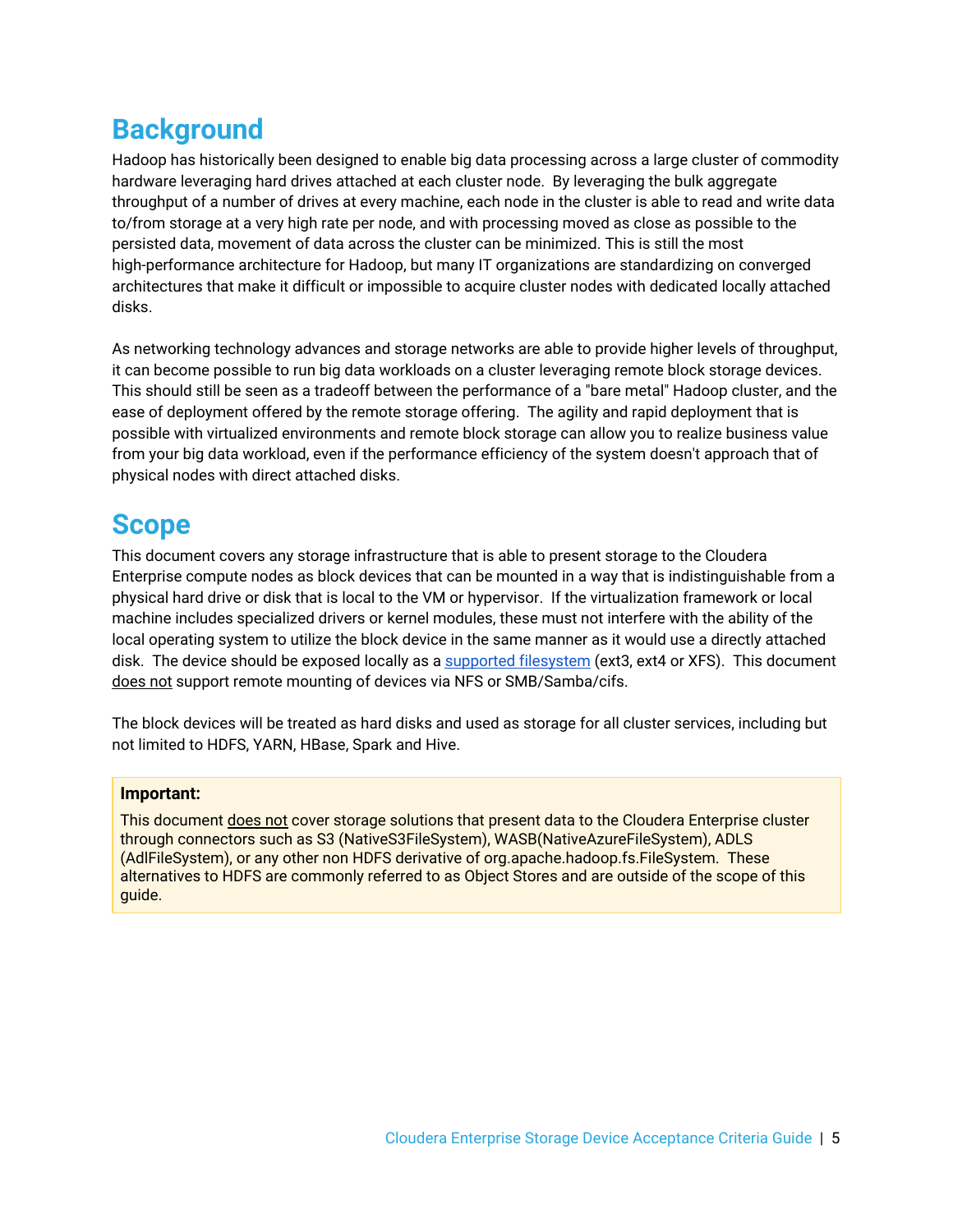# <span id="page-5-0"></span>**Solution Architecture**

Many virtualization frameworks and storage solution providers have developed architectures that allow the flexible connection of remote storage to virtual machines or physical servers. In order to provide maximum compatibility, the remote storage volume is typically presented to either the hypervisor or the local server as a block device using some method of device emulation.

The device that is presented to the local machine can be referred to as a virtual or logical block device. In some solutions, there can be be a 1:1 mapping between the logical block device and an actual remote block device. However, many vendors take advantage of aggregated storage, and multiple tiers of caching in order to try and provide flexibility and performance.

It is important to remember that although these architecture are built with the goal of presenting logical disks to the local server in a way that is extremely compatible with the assumption that they are directly attached, the reality of remote storage can include many interconnected parts that sometimes fail to maintain this illusion precisely.

IO operations that are targeted to a logical disk typically have to traverse a network of some sort. In some solutions, this is a dedicated, high bandwidth connection. In others the connection may be shared with client network workload or other storage workloads. Careful consideration should be given as to whether the simultaneous aggregate bandwidth available to service the storage devices for a Cloudera Enterprise cluster are sufficient for the intended workload.

#### **Note:**

CDH workloads are often seen as a worst-case scenario for architectures where IO operations must all traverse a shared network. A theoretical benefit of shared backend solutions is that many storage workloads have uneven load profiles over time, and when one server is busy, others may not be. Hadoop workloads will often cause all nodes in the cluster to simultaneously read or write data across all disks **at the exact same time**.

This IO profile should be communicated with the team that manages the remote storage infrastructure so that an informed decision can be made about the impact to the back end, and the appropriateness of the storage solution for use with Cloudera Enterprise.

While the shared backend problem is well understood, there can also be unexpected effects that are caused by the end-to-end combination.of caching, queueing, and link characteristics at and between the local OS, VM/Physical server, hypervisor/storage controller, backend service endpoint, and physical storage media. True end to end performance is difficult to predict, and can exhibit unexpected low points, depending on the mixture of concurrent IO operations that the whole system is servicing at a given time.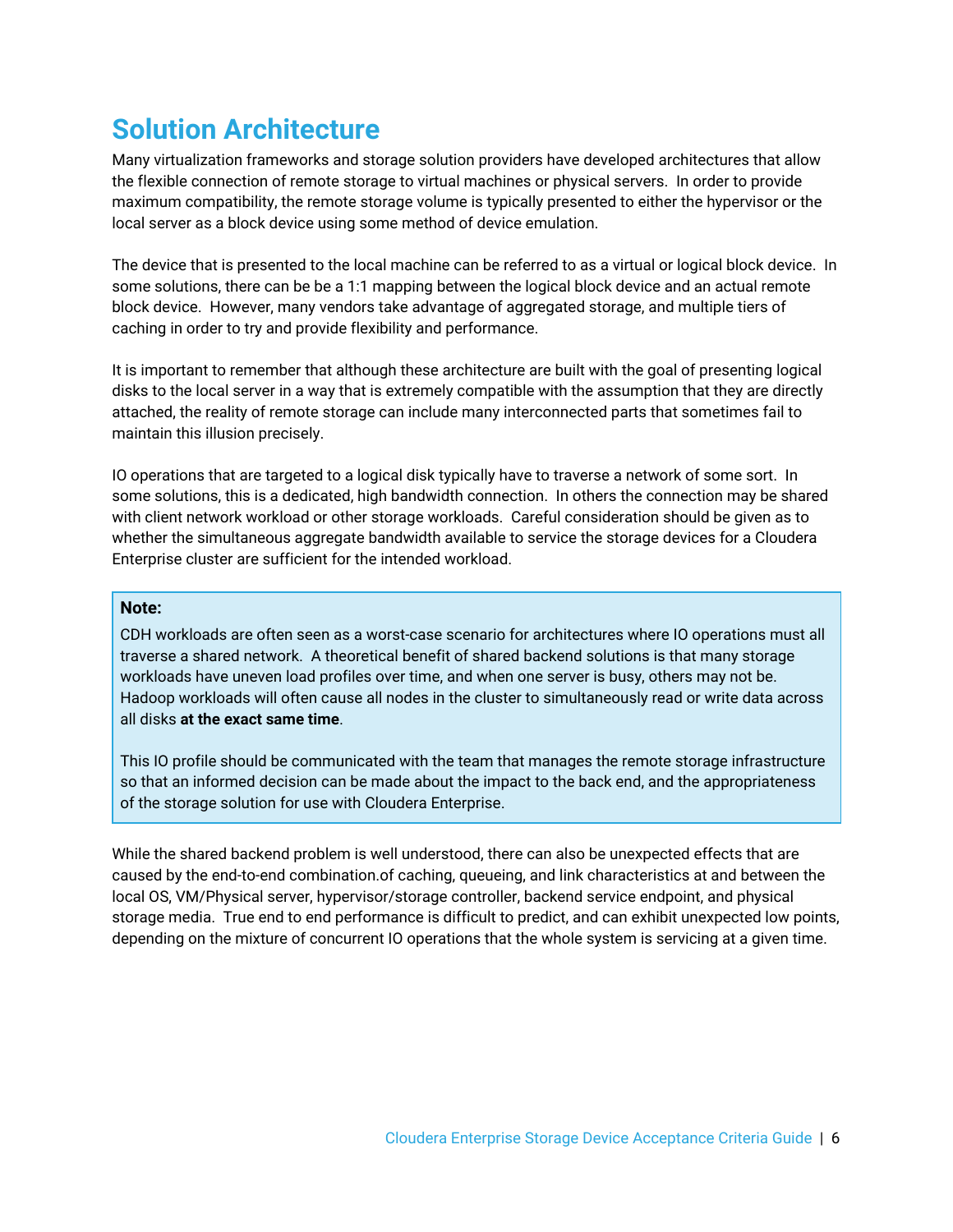# <span id="page-6-0"></span>**Storage Performance Requirements**

Block Storage Devices attached to Cluster Worker Nodes should be able to meet the following performance numbers:

### <span id="page-6-1"></span>**Worker Nodes**

|                                          | Minimum                                   | Recommended                                 |
|------------------------------------------|-------------------------------------------|---------------------------------------------|
| Sustained Throughput Per Disk            | 30MiB/s per disk, 100 async<br>IOPs (32k) | 60MiB/s per disk, 200 async<br>IOPs (32k)   |
| Sustained Throughput Per Node            | 200MiB/s per node, 1,200 IOPs<br>(32k)    | 800MiB/s per node, 3,200 async<br>IOPs(32k) |
| Median latency (50%)                     | $< 50 \text{ ms}$                         | $< 10 \text{ ms}$                           |
| <b>Maximum Measured Latency</b><br>(99%) | $< 200 \text{ ms}$                        | $< 50 \text{ ms}$                           |

### <span id="page-6-2"></span>**Master Nodes**

|                                          | Minimum                                                      | Recommended                                                    |
|------------------------------------------|--------------------------------------------------------------|----------------------------------------------------------------|
| Sustained Throughput Per Disk            | 30MiB/s per disk, 500 async<br>IOPs (4k), 100 sync IOPs (4k) | 60MiB/s per disk, 1,000 async<br>IOPs (4k), 100 sync IOPs (4k) |
| Sustained Throughput Per Node            | 120MiB/s per node, 1,500 IOPs<br>(4k)                        | 240MiB/s per node, 3,200 async<br>IOPs(4k)                     |
| Median latency (50%)                     | $< 10 \text{ ms}$                                            | < 5 ms                                                         |
| <b>Maximum Measured Latency</b><br>(99%) | $< 100$ ms                                                   | $< 50 \text{ ms}$                                              |

The above numbers should be sustainable while incurring continued read or write across all disks attached to each node, and across all nodes in the cluster. The testing scripts default to running each test for 1 hour (3,600 seconds). If your environment is subject to periodic fluctuations in load, you may with to increase the testing duration by increasing the value of *testtime* in the **test-config** file. The throughput should be managed and guaranteed via QoS or other governing method to ensure that adjacent workload does not impact the available performance for each node.

### **Info:**

The guidelines above are intended to inform decisions about a general architecture that can be used for Cloudera Enterprise. It is possible that certain workloads or storage solutions might be stable and usable even if they are not able to meet these guidelines. These metrics are intended to provide confidence that the cluster will be stable and supportable for general workloads.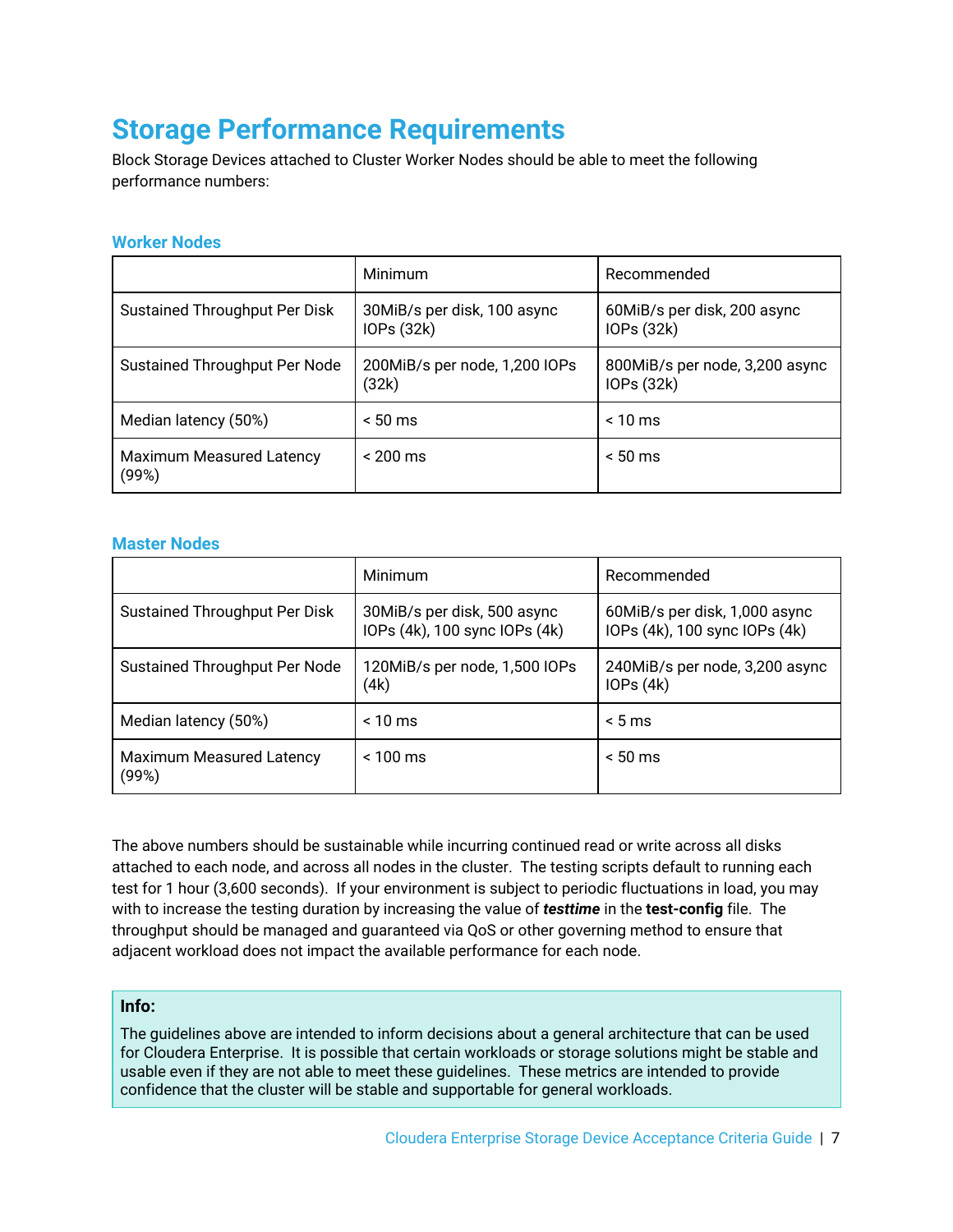# <span id="page-7-0"></span>**Cluster Storage Validation Overview**

Before a cluster can be placed into production, the storage must be evaluated to confirm it meets the standards defined in this document. You should complete the following steps:

- Installation
	- Physical/Virtual Hardware Provisioned
	- Storage provisioned with relevant QoS and attached to nodes
	- Install & Configure Cloudera Manager and CDH, with all roles assigned as planned for production
- Set up monitoring in Cloudera Manager
	- Set up Storage Monitor dashboard
	- Set up Latency Monitor alerts
- Microbenchmark Tests Run Storage Profile Tools (According to instructions at)
- Confirm that throughput and latency metrics are within tolerance for each node type
- Workload Tests Run YCSB Workloads
	- Confirm that maximum latency measured in storage is not above 99% number above.
- Gather measurement data and submit to Cloudera.

# <span id="page-7-1"></span>**Cluster Storage Validation Details**

## <span id="page-7-2"></span>**Installation**

This guide assumes that hardware or virtual machines have been provisioned and that storage has been attached to the cluster nodes. If the storage devices are being provisioned by a team that is not directly involved in the project, be sure to provide them with information regarding the unique characteristics of Hadoop workloads as noted in the Solution Architecture section above. Ideally, the Hadoop cluster should be the only workload being served by a dedicated back-end infrastructure.

If Cloudera or the hardware vendor provide Reference [Architecture](https://www.cloudera.com/documentation/other/reference-architecture.html) documents, then these should be used as a guide. If there is not a vendor-specific Reference Architecture, then the Cloudera [Enterprise](http://tiny.cloudera.com/metal-ra) Reference Architecture for Bare Metal [Deployments](http://tiny.cloudera.com/metal-ra) can be used as a framework.

Cloudera Manager and any Cloudera Enterprise components should be installed in accordance with the Cloudera [Documentation](https://www.cloudera.com/documentation.html).

# <span id="page-7-3"></span>**Cloudera Manager Monitoring**

In addition to direct monitoring of test results, it is strongly recommended that clusters utilizing non-direct attached storage implement monitoring and alerting on specific metrics related to disk performance so that any problems can be identified quickly before they cause problems for Cloudera Enterprise workloads. This monitoring and alerting should be configured prior to any testing. This allows you to validate that the monitoring is functional and confirm the results of test workloads.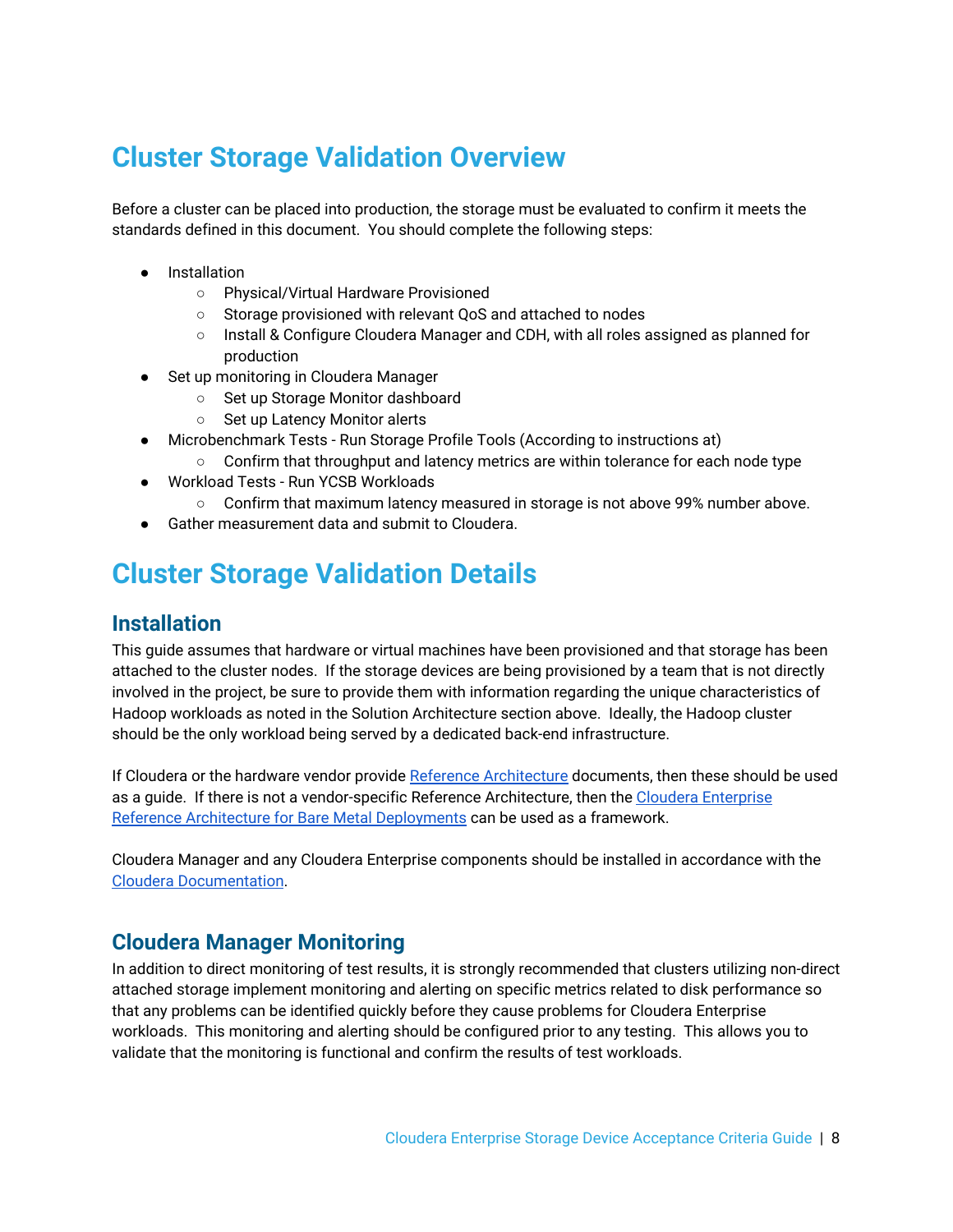#### **Note:**

The dashboards and alerts in this section will include all block devices by default. If the nodes have attached block devices that are not used for Cloudera Enterprise, you can exclude them from the dashboards and alerts using the configuration value: "Disk Device Collection Exclusion Regex" (*host\_disk\_collection\_filter* for API access, [documentation](https://www.cloudera.com/documentation/enterprise/properties/5-14-x/topics/cm_props.html)).

Any devices that match this regex will be ignored in Cloudera Manager metrics, and will be excluded from custom dashboards and alerts as well. For example, to ignore sr0 and fd0, you can set this configuration value to: **^(sr0|fd0)\$**

#### <span id="page-8-0"></span>**Storage Monitor Dashboard**

You should implement Cloudera Manager Dashboards that provide a succinct overview of important metrics for storage across the cluster. Dashboards can be imported using the Cloudera Manager Import Dashboard function. Example templates can be found at

<https://github.com/cloudera/partner-engineering/tree/master/storage-validation-toolkit>

(**StorageMonitorOverview.json** and **StorageMonitorDetails.json**).

#### **Note:**

The example **StorageMonitorOverview.json** dashboard includes regular expressions on the hostname to determine if a host should be treated as a Master node or a Worker Node. Hosts with names beginning with "w" will be treated as workers and hosts with names beginning with "m" will be treated as masters. You can edit the regular expressions by looking for the RLIKE clauses in the example json file.

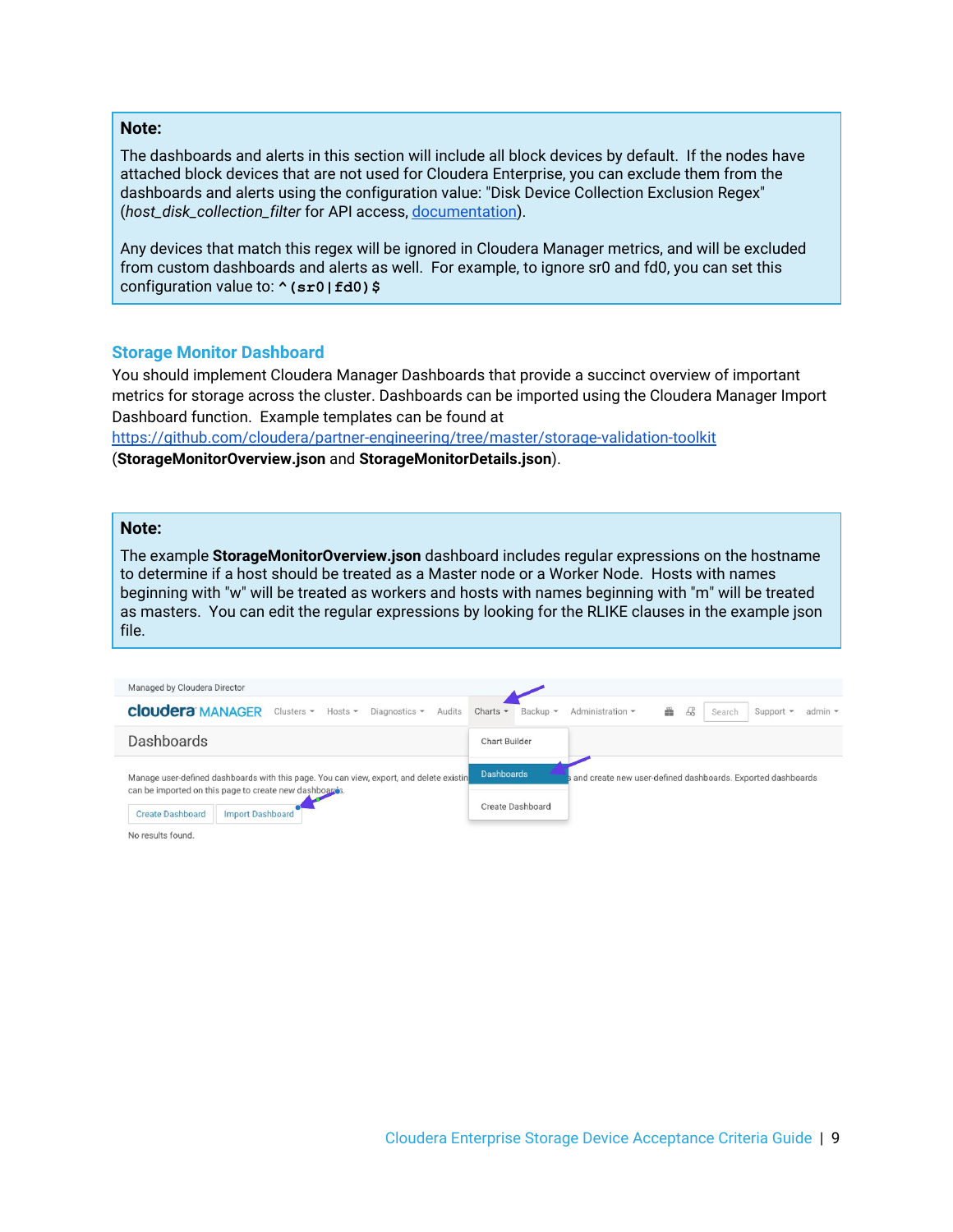The StorageMonitorOverview.json dashboard will highlight application-level IO latency measured across the nodes in the cluster.

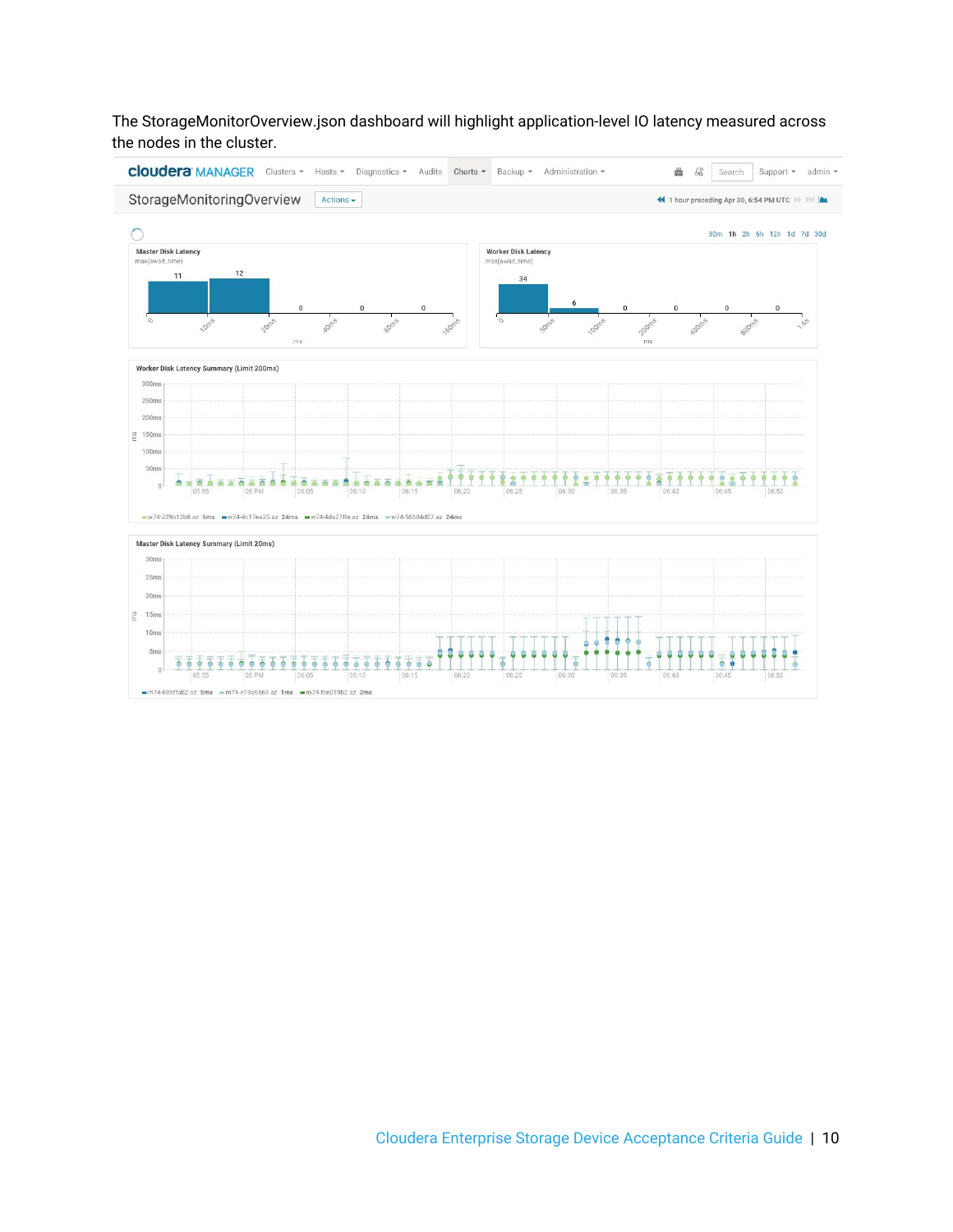

The **StorageMonitorDetails.json** dashboard will break out individual disk and hosts so that you can pinpoint underperforming elements in the cluster.

### **Note:**

The **StorageMonitorDetails.json** file includes a query that will return individual time-series metrics for each disk on every node. You may need to adjust the property "Maximum Number Of Time-Series Streams Returned Per Line-Based Chart" in the Cloudera Manager settings to allow the display of all data (The limit is configurable under Administration>Settings>Maximum Number Of Time-Series Streams Returned Per Line-Based Chart.). Increasing this setting may require more resources be allocated to the Cloudera Manager Server, Host Monitor, and Service Monitor.

### <span id="page-10-0"></span>**Storage Latency Alerts**

Because storage latency for non-local storage can be impacted by outside factors, you should implement additional alerts in Cloudera Manager in order to highlight when the storage is not performing as expected.

Detailed alerts (triggers) can be defined in Cloudera Manager as outlined in the [documentation.](https://www.cloudera.com/documentation/enterprise/latest/topics/cm_dg_triggers.html) An example trigger to highlight high measured latency can be found at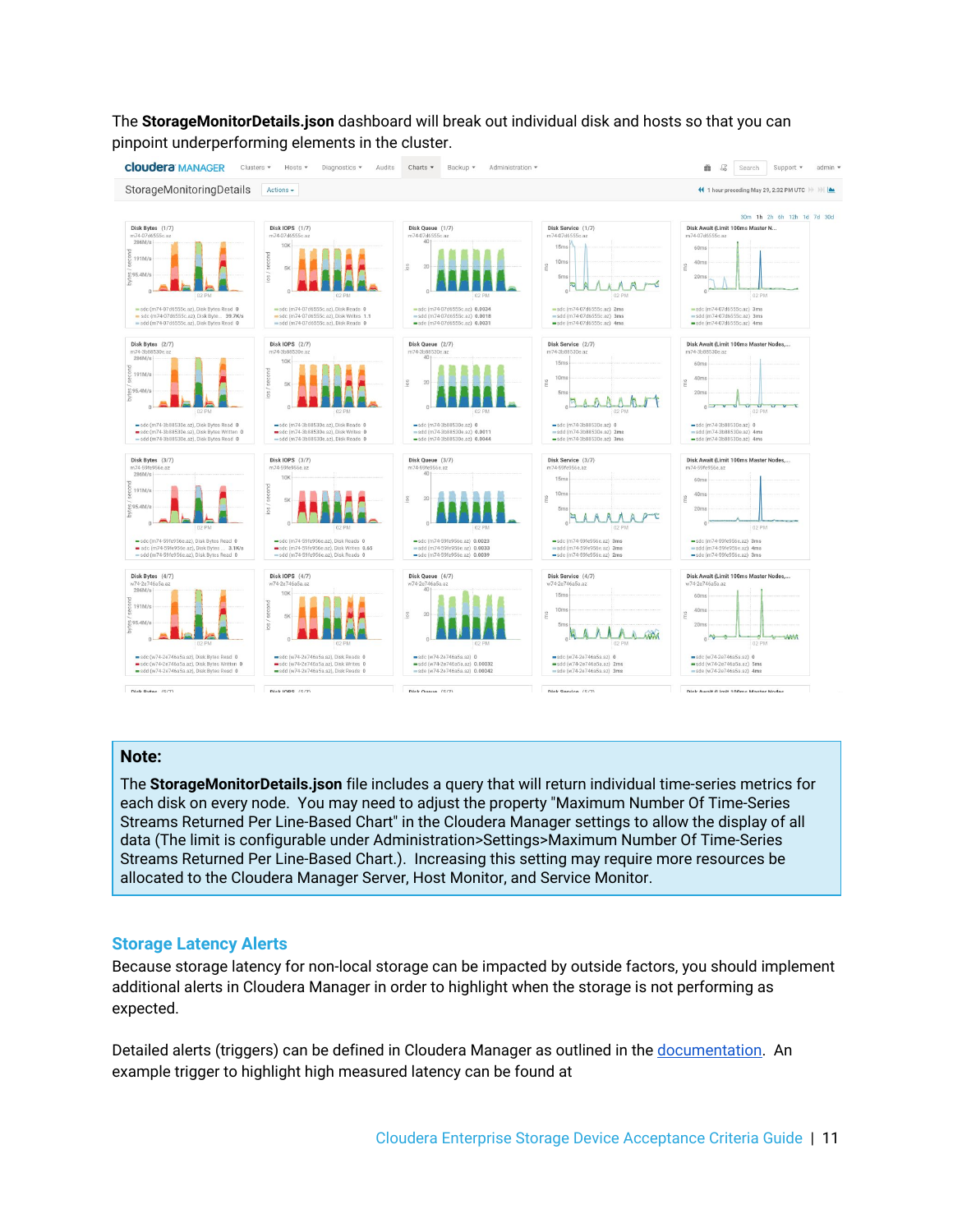<https://github.com/cloudera/partner-engineering/tree/master/storage-validation-toolkit> (**StorageLatencyTriggers.json**).

To import these example triggers, you must copy/paste the contents from the json file into the Cloudera Manager host settings as seen in the following screenshot:

| Managed by Cloudera Director |            |            |                                |                    |                         |          |                                                                                                                                                                               |                              |        |                             |                       |
|------------------------------|------------|------------|--------------------------------|--------------------|-------------------------|----------|-------------------------------------------------------------------------------------------------------------------------------------------------------------------------------|------------------------------|--------|-----------------------------|-----------------------|
| <b>Cloudera MANAGER</b>      |            | Clusters - | Hosts $\star$                  | Diagnostics $\sim$ | Audits<br>Charts $\sim$ | Backup - | Administration -                                                                                                                                                              | ä<br>$\sqrt{2}$              | Search | Support $\star$             | $admin -$             |
| <b>Hosts Configuration</b>   |            |            | All Hosts                      |                    |                         |          |                                                                                                                                                                               |                              |        |                             |                       |
| <b>Search</b><br>Trigger     |            |            | Roles<br><b>Host Templates</b> |                    |                         |          |                                                                                                                                                                               | Switch to the classic layout |        | <b>History and Rollback</b> |                       |
|                              |            |            | Disks Overview                 |                    |                         |          |                                                                                                                                                                               |                              |        |                             | Show All Descriptions |
| <b>Filters</b><br>CATEGORY   |            | Host       | Parcels                        |                    |                         |          | "triggerName": "DataNode Storage Latency Concerning (>200ms)",                                                                                                                |                              |        |                             |                       |
| Advanced                     | $^{\circ}$ |            | <b>Paste Here</b>              |                    |                         |          | "triggerExpression": "IF (SELECT await_time_across_disks WHERE hostname=\$HOSTNAME and<br>hostname RLIKE 'w*.' and max(await_time_across_disks) > 200) DO health:concerning", |                              |        |                             |                       |
| Monitoring                   |            |            |                                | C                  |                         |          |                                                                                                                                                                               |                              |        |                             |                       |
| Parcels                      | $\Omega$   |            |                                |                    |                         |          |                                                                                                                                                                               |                              |        |                             |                       |
| Resource Management          | $\circ$    |            |                                |                    | Manage Host Overrides   |          |                                                                                                                                                                               |                              |        |                             |                       |
| $\vee$ STATUS                |            |            |                                |                    |                         |          |                                                                                                                                                                               |                              |        |                             | (?)                   |
| <b>Q</b> Error               | $\circ$    |            |                                |                    |                         |          |                                                                                                                                                                               |                              |        | ÷<br>25                     | Per Page              |

Once the trigger setting is saved, you will see alerts like the following if any recent storage latency metrics are above the expected maximum latency.

| w74-26d90245.az                                                 |              |
|-----------------------------------------------------------------|--------------|
| Storage Latency Concerning (>200ms) Suppress                    |              |
| w74-fad8d13f.az<br>Storage Latency Concerning (>200ms) Suppress |              |
| w74-fdcc21fc.az<br>Storage Latency Concerning (>200ms) Suppress |              |
|                                                                 |              |
|                                                                 |              |
|                                                                 | <b>Close</b> |

#### **Note:**

The example host triggers (**StorageLatencyTriggers.json**) includes regular expressions on the hostname to determine if a host should be treated as a Master node or a Worker Node. Hosts with names beginning with "w" will be treated as workers and hosts with names beginning with "m" will be treated as masters. You can edit the regular expressions by looking for the RLIKE clauses in the example json file.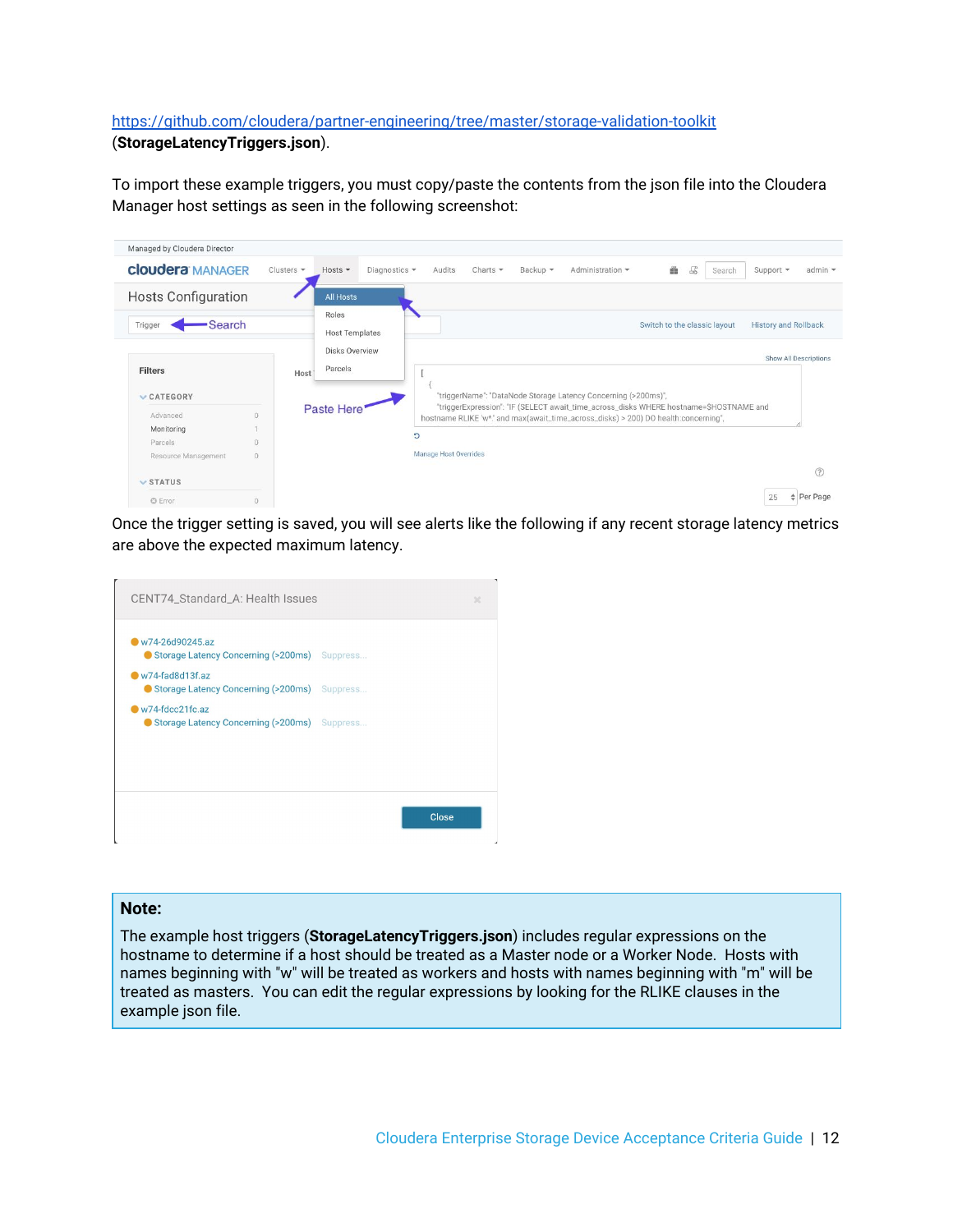# <span id="page-12-0"></span>**Microbenchmark Tests**

This section will outline the requirements and process for running the microbenchmark tests across the cluster and gathering results.

### <span id="page-12-1"></span>**Prerequisites**

You must have a utility node with network access to the cluster nodes. You should have a user named "cloudera" (or other test user as defined by the **testuser** variable in **cluster-config**) set up on the utility host that can ssh to all cluster nodes without requiring a password using an ssh public/private key pair. Additionally, for the duration of the test, the test user should be allowed passwordless sudo access on all of the systems under test. This user can be removed or disabled after the testing is completed, but may have to be added again in the future in order to revalidate the cluster storage.

### <span id="page-12-2"></span>**Downloading the Test Scripts**

You can use git to clone the repository that includes the tools by running: git clone https://github.com/cloudera/partner-engineering.git

Alternately you may download a zip archive of the latest code from: <https://github.com/cloudera/partner-engineering/archive/master.zip>

### <span id="page-12-3"></span>**Preparing your configuration**

You must edit the **cluster-config** file to represent the hosts in your cluster. The below snippet from the test-config file shows the format of this file.

```
hostgroups=( "master1" "master2" "worker" "edge" )
testdir="fio"
testuser="cloudera"
# There must be hosts {group} and dirs {group} variables defined for
# each entry in hostgroups above.
# There must be a type {group} variable defined as either "master" or #
"worker" to determine appropriate tests.
hosts master1=( "10.3.0.15" )
dirs master1=( "/data0" "/data1" "/data2" )
type_master1="master"
hosts master2=( "10.3.0.16" "10.3.0.18" )
dirs master2=( "/data0" "/data1" "/data2" "/data3" )
type_master2="master"
hosts worker=( "10.3.0.13" "10.3.0.14" "10.3.0.17" "10.3.0.19" )
dirs worker=( "/data0" "/data1" "/data2" "/data3" "/data4" "/data5"
"/data6" "/data7" "/data8" "/data9" )
type worker="worker"
```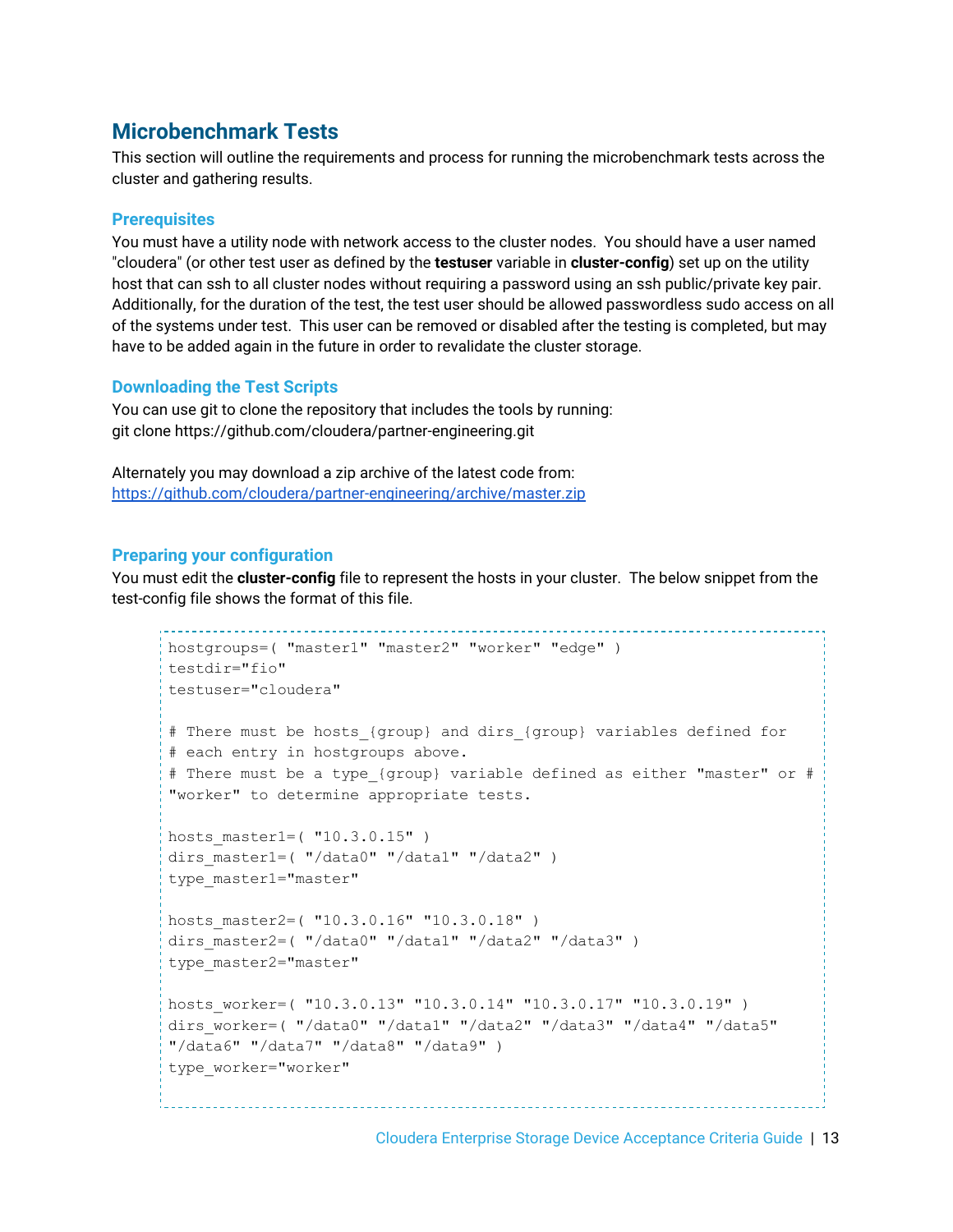```
hosts edge=( "10.3.0.12" )
dirs edge=( "/data0" )
type edge="master"
```
Pay special attention to the quotations and punctuation. This snippet will set up bash array variables that are used by the other scripts in the toolkit. The elements in each array must be space-separated and you must maintain the spacing after each opening parenthesis, and before each closing parenthesis.

The *hostgroups* array should contain one entry for each uniquely configured node type in the cluster. Master nodes will often have different numbers of storage devices attached depending on the assigned services. As long as the mount points for drives are consistent, then only the number of attached drives need be considered for determining if one node is unique compared to another.

For each entry in the hostgroup array, you must define two more arrays. The *hosts\_{hostgroupentry}* array will contain either the IP address of each host in the group, or a resolvable hostname for each host in the group. The *dirs\_{hostgroupentry}* array should contain one entry pointing to each mounted disk for all nodes in the group. The *type\_{hostgroupentry}* array should contain a value indicating whether the hostgroup nodes should be tested as "master" nodes or "worker" nodes.

During test setup, a subdirectory named 'fio' will be created under each referenced disk mount point (the name of this directory can be altered by changing the *testfolder* variable). This folder will be changed to be owned by the utility user "cloudera" (or other test user as defined by the *testuser* variable in **cluster-config**) so that it can be read/written by test processes later.

### <span id="page-13-0"></span>**Generating the test configs**

After you have edited the test-config file, you will generate the workload test configs by running:

| : \$ ./generate-test-configs |  |
|------------------------------|--|
|                              |  |
|                              |  |

This will load the arrays defined in test-config and generate \*.ini and \*.list files in the **test-files** directory for several combinations of nodegroup, IO size, and IO pattern. The script does delete existing files from the **test-files** directory, so if you want to preserve files from a previous run, they must be backed up.

#### <span id="page-13-1"></span>**Install prerequisites and start FIO daemon on all hosts**

To prepare all hosts for running tests, run:

| :\$ ./pre-fio-dir-all |  |
|-----------------------|--|
|                       |  |
|                       |  |
|                       |  |

This script will attempt to install the latest version of the fio storage testing tool and iperf3 network testing tool from [EPEL.](https://fedoraproject.org/wiki/EPEL) It will first run a double yum install for epel-release (some base installs will point to an older EPEL version), and then yum install fio and iperf3.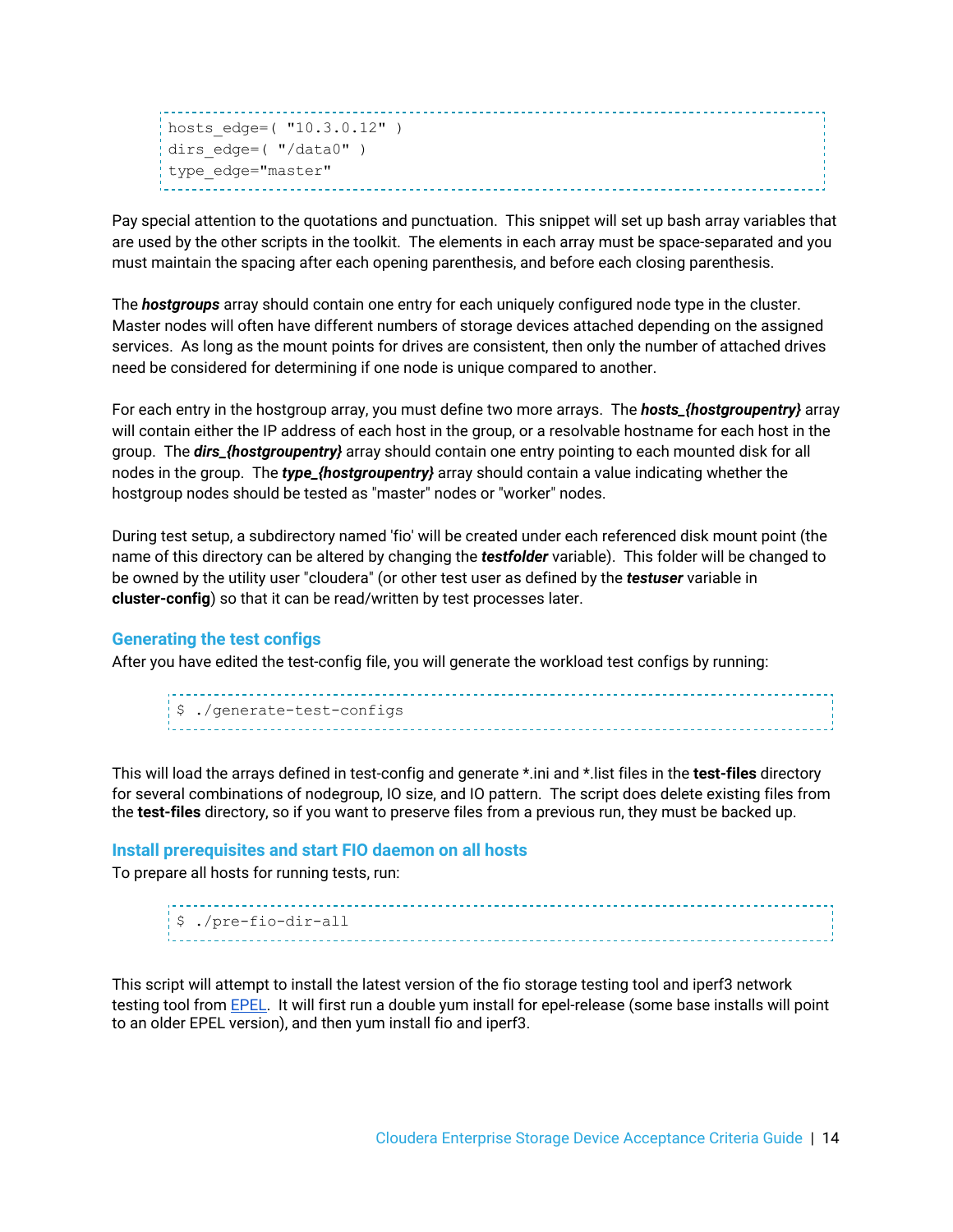#### **Note:**

The *pre-fio-dir-all* script has been tested on CentOS 7.4 and should work on CentOS 7.x and RedHat Enterprise Linux 7.x. If you are using an earlier version of CentOS/RHEL, or if you are using a different distribution, this line in **pre-fio-dir-all** should be changed to install the expected versions of iperf3 and fio:

```
commandlist="${commandlist}sudo yum -y install epel-release; sudo yum -y
install epel-release; sudo yum -y install fio iperf3; "
```
Expected versions of files:

- fio 3.1 or greater
- iperf3 3.1.x or greater

The script also iterates through the expected data directories for each host and creates a folder for the test data files and changes the ownership of this directory to facilitate later use in testing.

Next you should start the fio daemon process running on all hosts by running:

```
$ ./start-fio-server-all
```
#### <span id="page-14-0"></span>**Running the workload tests**

To run the IO tests across all hosts, run:

```
$ ./run-all-fio-tests
```
This step will take some time. Fio is able to limit the runtime of some tests, but other tests will run until they complete a certain data size. All raw data results will be saved to the ./results directory in json format.

#### <span id="page-14-1"></span>**Clean up fio test data from cluster**

To clean the fio data files and directories from the cluster nodes, run:

\$ ./clean-fio-dir-all 

This script will remove all fio-generated data files, and also remove the directories that were created by **pre-fio-dir-all**. If you run this script and later want to re-run tests, you will have to run **pre-fio-dir-all** again.

#### <span id="page-14-2"></span>**Analyze the results**

To analyze the collected log files, run: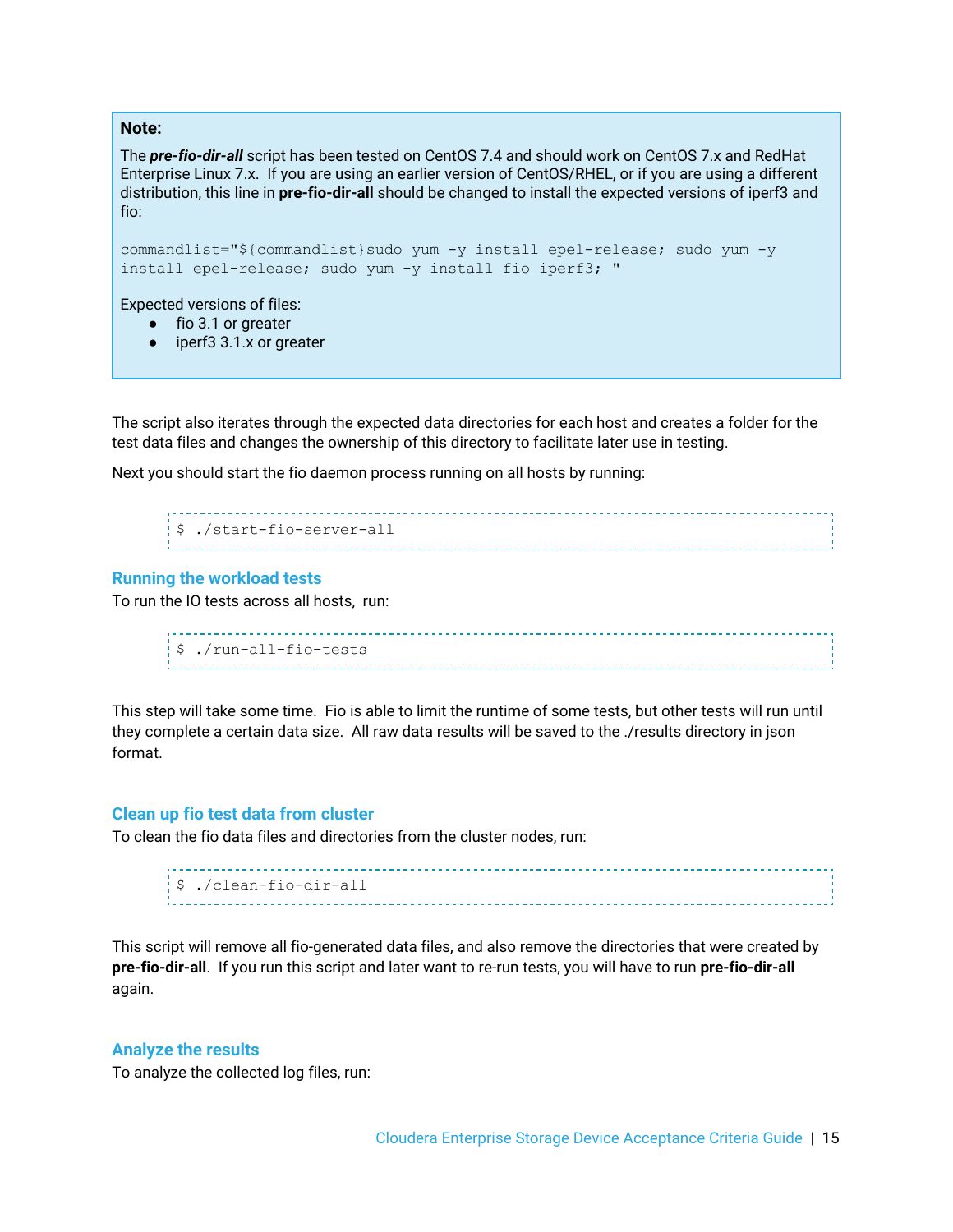| : \$ ./analyze-all-fio-logs |  |
|-----------------------------|--|
|                             |  |
|                             |  |

This will run through all of the log files that were generated during testing. Relevant bandwidth and latency data will be recorded in individual csv files, and a summary PASS/FAIL for each disk on each host will be recorded to individual txt files, and echoed to the screen. An example of this per-workload txt file is below:



Any device that fails a test metric will include the details of the failure in the output line, as shown in red above.

The summary text files will be then be parsed and summarized into a timestamped text file with a name following the pattern: **storage-test-YYYYMMDDhhmmss.summary**. This file will include a readout of the cluster-config, test-config, and sections for all failed tests, all passed tests, and a summary at the bottom of the file like:

```
##########################################################################
# Summary
# Tests Passed: 205
# Tests Failed: 3
```
Any failed tests must be investigated and corrected, and the cluster re-tested prior to operationalizing the cluster.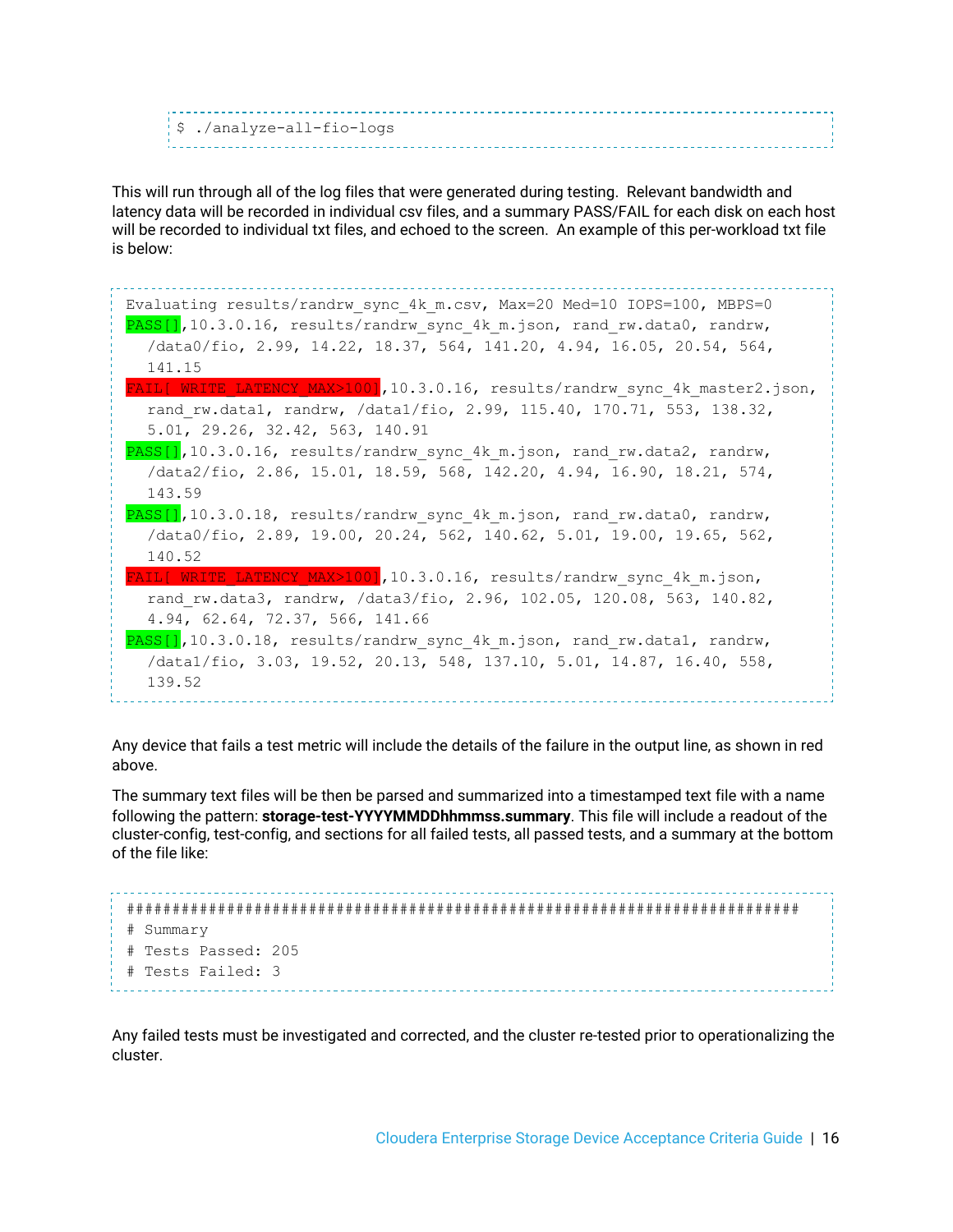Lastly, the script will create an archive named **storage-test-YYYYMMDDhhmmss.tgz** and include the .summary file, as well as all .json and .txt files from the test run.

## <span id="page-16-0"></span>**Workload Tests**

Follow the instructions at <https://github.com/brianfrankcooper/YCSB> to download and build the latest version of YCSB on a utility node. The toolkit requires the installation of Maven and dependencies to build, so you may want to add a utility node to the cluster with Cloudera Manager, and plan to decommission the utility host at a later time.

#### <span id="page-16-1"></span>*HBase*

The utility node should be configured as a HBase gateway so that it has the necessary files and configurations present.

Per the YCSB [guidance](https://github.com/brianfrankcooper/YCSB/tree/master/hbase098#3-create-a-hbase-table-for-testing) and **[HBASE-4163](https://issues.apache.org/jira/browse/HBASE-4163)** you should create a pre-split table for testing purposes. The following script example is included as **create-hbase-table-ycsb**, but can be modified for tuning:

```
if [ -z "$1" ]; then
  echo "The first script argument must be the number of splits,
  #recommended to be 10 * number of regionservers"
  exit
fi
cat <<EOF | hbase shell -n
n splits=$1 # HBase recommends (10 * number of regionservers)
create 'ycsbtable', 'family', {SPLITS => (1..n) splits).map {|i|
   "user#{1000+i*(9999-1000)/n_splits}"}}
EOF
```
After creating the table, you can script the running of all YCSB workloads on HBase with the **run-all-hbase-workloads** script. The script must be run from the YCSB directory only after the project has been properly built. The script takes a single argument, which must point to an HBASE configuration directory, such as **/etc/hbase/conf.cloudera.CD-HBASE-\*** as found on a node configured as an HBase Gateway with Cloudera Manager.

```
if [ ! -d "$1" ]; then
 echo "The first script argument must be a directory containing HBase
 confguration files"; exit
fi
```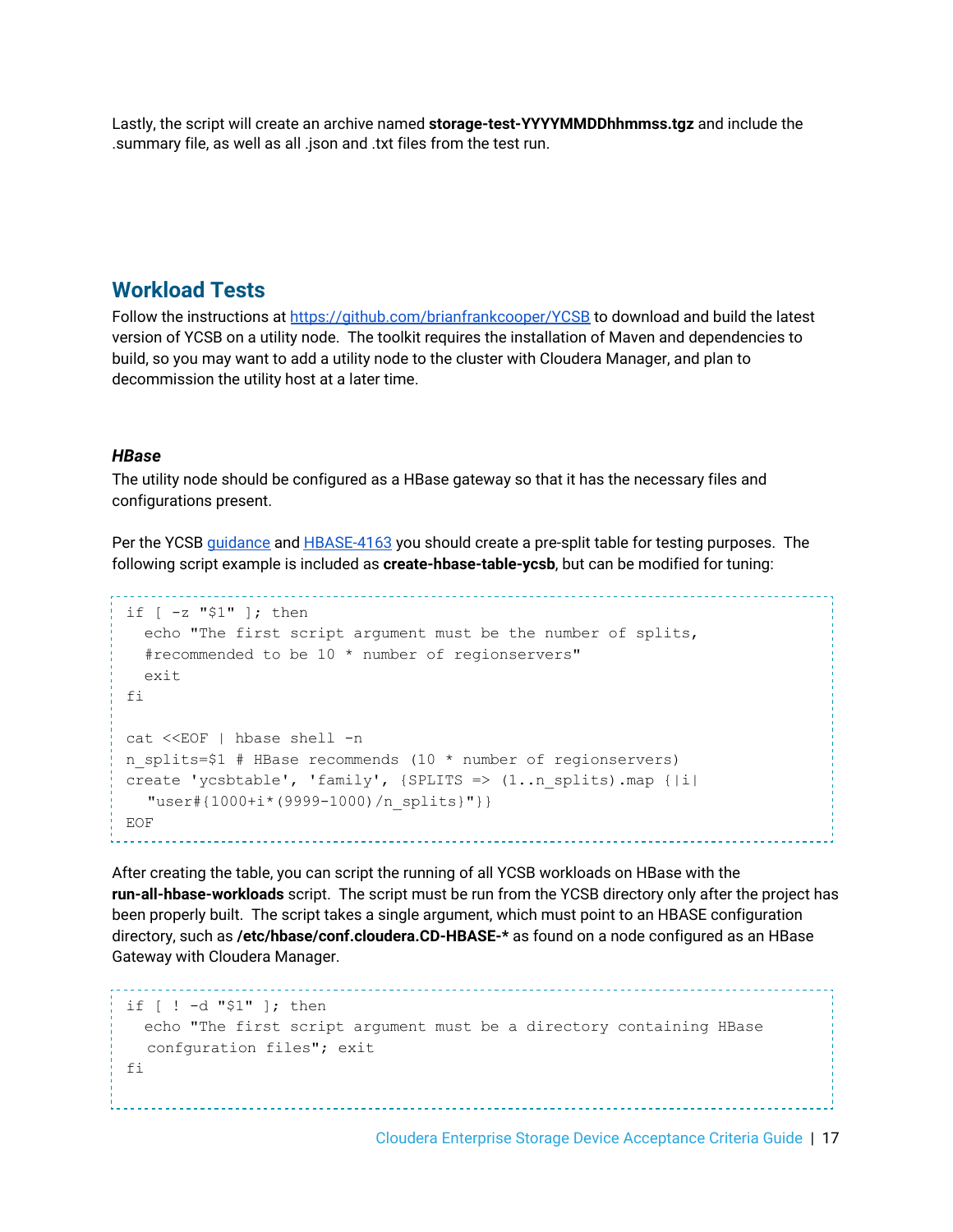```
{
    for w in "workloada" "workloadb" "workloadc" "workloadd" "workloade"
  "workloadf"; do
      bin/ycsb load hbase20 -P workloads/$w -cp $1 -p table=ycsbtable -p
  columnfamily=family -p measurementtype=timeseries -p
  timeseries.granularity=20000 2>/dev/null;
      bin/ycsb run hbase20 -P workloads/$w -cp $1 -p table=ycsbtable -p
  columnfamily=family -p measurementtype=timeseries -p
  timeseries.granularity=20000 2>/dev/null;
    done
} | tee "hbase-ycsb-output.txt" | grep "Latency" | tee
  "hbase-ycsb-latency.txt"
maxlat=$( grep "MaxLatency(us)" "hbase-ycsb-latency.txt" | cut -d, -f3 |
  sort -nr | head -n1 )
if \lceil $maxlat -qe 200000 \rceil; then echo
  "FAIL[HBase_MaxLatency(${maxlat}us)>200000us]"; else echo
  "PASS[HBase_MaxLatency=${maxlat}us]"; fi | tee "hbase-ycsb.summary"
```
This will run each workload in sequence and output will be saved to **hbase-ycsb-output.txt** and a latency summary will be saved to **hbase-ycsb-latency.txt**. A single line beginning with PASS or FAIL will be generated indicating whether any workloads completed with Maximum request end-to-end latency greater than 200ms (or 200,000us as indicated in the output), and this PASS/FAIL output will be saved to **hbase-ycsb.summary**.

### <span id="page-17-0"></span>*Kudu*

You can script the running of all YCSB workloads on Kudu with the **run-all-kudu-workloads** script. The script must be run from the YCSB directory only after the project has been properly built. The first script argument must be a comma separated list of Kudu Master node hosts, like: "10.3.0.13,10.3.0.15,10.3.0.16". The second script argument must be the number of tablets, recommended 5 per tablet server.

```
if \lceil -z \rceil "\frac{1}{7} ", then
  echo "The first script argument must be a comma separated list of Kudu
  Master hosts like: \"10.3.0.13,10.3.0.15,10.3.0.16\""; exit
fi
if [ -z "$2" ]; then
  echo "The second script argument must be the number of tablets,
  recommended 5 per tablet server."; exit
fi
{
    for w in "workloada" "workloadb" "workloadc" "workloadd" "workloade"
  "workloadf"; do
```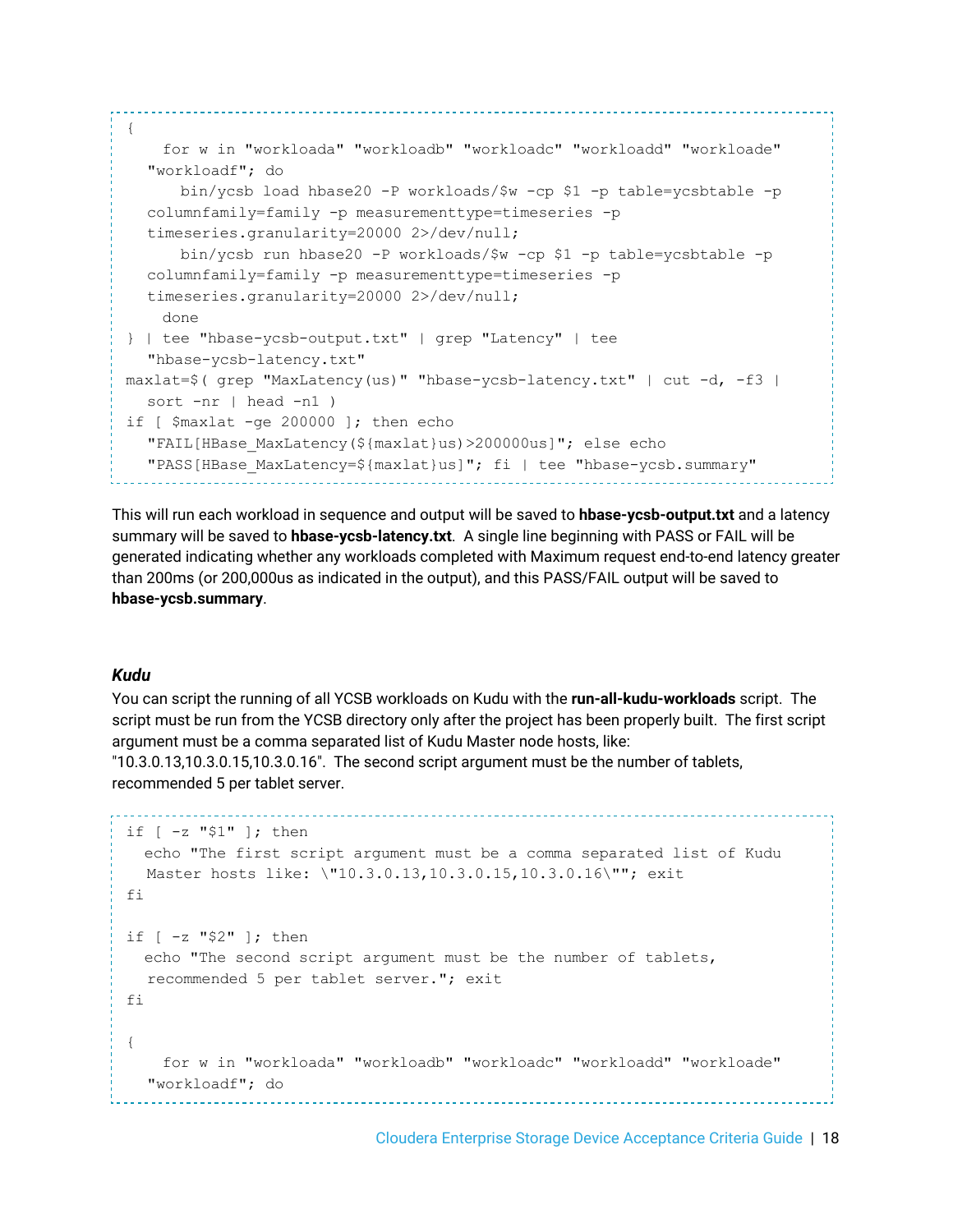```
bin/ycsb load kudu -P workloads/$w -cp $1 -p table=ycsbtable -p
  kudu master addresses=$1 -p kudu pre split num tablets=$2 2>/dev/null;
      bin/ycsb run kudu -P workloads/$w -cp $1 -p table=ycsbtable -p
  kudu master addresses=$1 -p measurementtype=timeseries -p
  timeseries.granularity=20000 2>/dev/null;
    done
} | tee "kudu-ycsb-output.txt" | grep "Latency" | tee
  "kudu-ycsb-latency.txt"
maxlat=$( grep "MaxLatency(us)" "kudu-ycsb-latency.txt" | cut -d, -f3 | sort
  -nr | head -n1 )
if [ $maxlat -ge 200000 ]; then echo
  "FAIL[Kudu_MaxLatency(${maxlat}us)>200000us]"; else echo
  "PASS[Kudu_MaxLatency=${maxlat}us]"; fi | tee "kudu-ycsb.summary"
```
This will run each workload in sequence and output will be saved to **kudu-ycsb-output.txt** and a latency summary will be saved to **kudu-ycsb-latency.txt**. A single line beginning with PASS or FAIL will be generated indicating whether any workloads completed with Maximum request end-to-end latency greater than 200ms (or 200,000us as indicated in the output), and this PASS/FAIL output will be saved to **kudu-ycsb.summary**.

# <span id="page-18-0"></span>**Gather Results**

The following files should be collected and submitted as email attachments to Cloudera at: [rbs-cluster-validation@cloudera.com](mailto:rbs-cluster-validation@cloudera.com)

- storage-test-YYYYMMDDhhmmss.tgz
- kudu-ycsb.summary and kudu-ycsb-output.txt (if running Kudu)
- hbase-ycsb.summary and hbase-ycsb-output.txt (if running HBase)

The subject of the email should include **"RBS Cluster Validation for {UUID}"**, where {UUID} is replaced with the UUID from the the Cloudera Enterprise license that is being used for the cluster. There will not be a reply or validation of the submitted logs, but they may be referenced by Cloudera Support for future cases related to the cluster.

# <span id="page-18-1"></span>**Storage Performance and Cluster Revalidation**

The cluster performance can be significantly impacted by changes to the storage environment. The cluster validation steps indicated in this guide should be re-run in any of the following scenarios:

- Nodes Added to Cluster
- Hardware or Software updates performed on Storage infrastructure
- Changes in adjacent workload profiles on Storage infrastructure
- If there are performance concerns or errors that point to storage timeouts or delays

In order to perform revalidation, the cluster must be otherwise idle, which will incur necessary downtime for the cluster. This requirement should be factored into SLA that is communicated to the stakeholders.